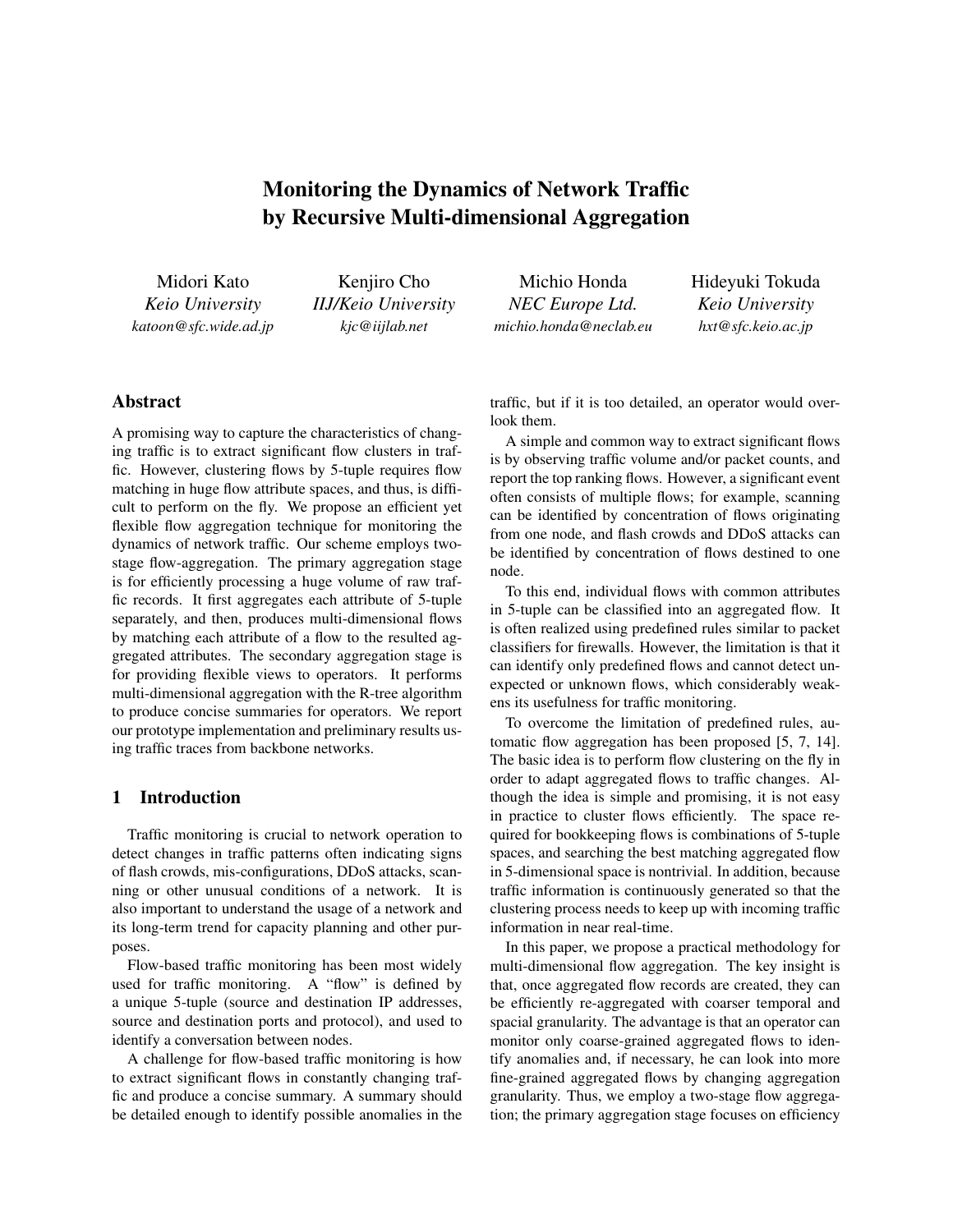

Figure 1: Proposed traffic monitoring system image: an operator should be able to identify suspicious flows at a glance, (A) click and request details, and (B) zoom into part of the view if necessary. IP addresses are anonymized with preserving prefix relationship.

while the secondary aggregation stage focuses on flexibility. The primary aggregation stage reads raw traffic records and produces rudimentary aggregated flow records on the fly. The secondary aggregation stage reads the output of the primary aggregation stage, and produces concise summaries for operators.

Our main contribution is the proposed practical technique for multi-dimensional flow aggregation. Although there exit previous proposals on multi-dimensional flow aggregation techniques, none of them is widely used, probably because the algorithms are too expensive for operational purposes. We believe that our aggregation technique is efficient enough for daily operational use, while providing flexible views with varying spatial and temporal granularities.

#### 2 Motivation

It is important for network operators to be able to capture the network condition at a glance, without taking further actions such as scrolling or clicking. Thus, we would like to have an aggregated-flow monitoring system which provides a compact summary view to draw operators' attention to suspicious flows, with a function to zoom into the suspicious flows by changing the time granularity and/or flow granularity.

The requirements for such monitoring systems are (1) efficient CPU usage to produce traffic summary reports, (2) limited storage usage to store flow data, (3) flexibility to change spatial and temporal granularity in summarizing traffic, and (4) ability to monitor high-speed links.

To illustrate the proposed system, an example summary view of our prototype is shown in Fig. 1. The bottom view shows one-week traffic with 60-minute resolution, and the upper view shows zoomed 15-hour traffic with 10-minute resolution. All the flows are reaggregated into 7 of the most significant flows in a single view for readability.

The flow-list on the right in a view shows each aggregated flow. The first line of an entry shows the information of the source-destination pair: the rank, source address, destination address, percentage in volume, and percentage in packet counts. The second line shows the protocol information within the source-destination pair: protocol, source port, destination port, percentage in volume, and percentage in packet counts. A wild-card, "\*", is used to match any.

In the one-week view, the top ranking flow is a wild card containing flows which do not match the rest of the aggregated flows, and accounts for 50.63% in bytes and 53.79% in packets of the total traffic. The second through fifth flows are UDP source port 520 traffic from a few hosts to a wide range of destinations, which turned out to be a DDoS attack by source-spoofed RIPv1 response flooding. This is a typical anomaly that is hard to identify with simple flow-ranking, but easy to catch with flowaggregation.

An operator can see the detailed list of a flow by clicking an entry in the flow-list (A in the figure). This functionality informs them of specific destination hosts that are hidden in the overview. Also, they can capture a new summary view with different time resolution by specify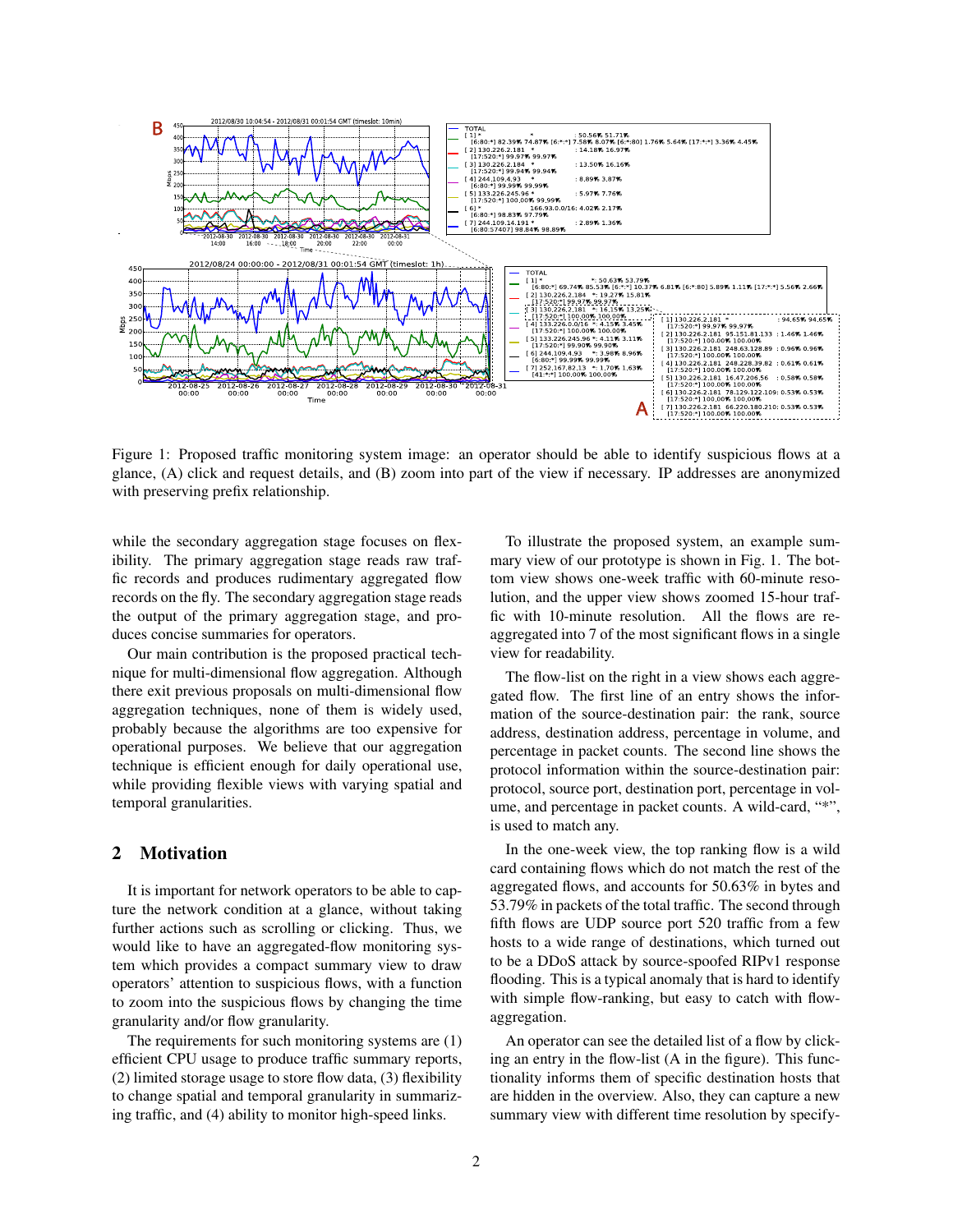ing a desired time range (B in the figure). The zooming graph shows short and significant aggregated flows like sixth-flow.

## 3 Related work

Aguri [5], Autofocus [7] and ProgME [14] aim at traffic monitoring by aggregating flows. Aguri [5] and Auto-Focus [7] use a tree structure for each attributes in 5-tuple to hold the accounting information of flows and dynamically create an aggregated attribute by aggregating small tree nodes. Although Aguri supports "recursive" flow aggregation by re-aggregating its own aggregated outputs, it does not support multi-dimensional flow aggregation. Autofocus realizes multi-dimensional flow aggregation with a flow matrix generated by the cross-product of 5 tuple fields, but it does not consider recursive flow aggregation. ProgME [14] uses dynamic packet classifiers where it keeps splitting and merging existing classifier rules to adapt classifiers to changing traffic. However, it is costly to keep updating multi-dimensional classifier rules according to changes in traffic. Our primary aggregation scheme is based on Aguri but it is extended to support multi-dimensional aggregation.

HHH [15] extracts heavy-hitter flows by clustering source and destination addresses. However, HHH is designed to detect security related incidents so that it simply ignores small clusters without incidents, which is not suitable for traffic monitoring. Our scheme aggregates small clusters into larger ones, and thus, does not lose the information of small clusters.

Multi-dimensional HHH [6] proposes heavy hitter splitting and overlapping techniques that aggregate child nodes by propagating them in the multi-dimensional hierarchy to the parent elements. Our algorithm is categorized into their splitting algorithm. Their online algorithm reduces the required number of items in the data structure by dynamically aggregating small items, which is conceptually similar to our primary stage algorithm. The main difference in our algorithm is that our primary aggregation is more efficient by aggregating each attribute separately, and our secondary aggregation is more flexible to be able to produce outputs with varying granularity from the primary aggregation results.

Multi-dimensional aggregation has been considered in the networking research for packet classification [11]. Tuple space [10] and rectangle search [12] are examples to partition classifier rules defined in multiple fields in order to realize faster classifier matching. Their focus is on fast look-up for the best matching filter set for a given packet. We use rectangle trees [3, 8, 9] for the secondary aggregation of our scheme but our focus is to identify best candidates for aggregation by finding the superset and subset relationships of aggregated flows.



Figure 2: Agurim: In the primary aggregation, Agurim produces an aggregated flow record for each time slot. In the secondary aggregation, these records are mapped into two-dimensional address space based on the specified duration.

# 4 System Design

#### 4.1 Agurim Overview

We propose a two-staged flow aggregation scheme, named "Agurim". The primary aggregation stage reads raw traffic records and produces rudimentary aggregated flow records. The secondary aggregation stage reads the output of the primary aggregation stage, and produces concise summaries for operators.

In both aggregation stages, we use source and destination IP addresses as main attributes, and protocol and ports as sub-attributes, following the operational practices. Although it is possible to treat each attribute equally, it is more expensive and the use case is fairly limited. To identify significant flows, we use both traffic volume and packet counts, so as to detect both volumebased and packet count-based anomalous flows.

Fig. 2 illustrates how the primary and secondary aggregation stages work. The time slot for the primary aggregation determines the highest time resolution for the secondary aggregation. In the example, the time slot is set to 1 minute.

The primary aggregation exports aggregated flow records at the end of each time slot. Fig. 3 shows a part of aggregated flow records. Each aggregated flow is represented in 2 lines: the first line shows the aggregated flow by the main attributes (source-destination address pair), and the second line shows the decomposition of protocol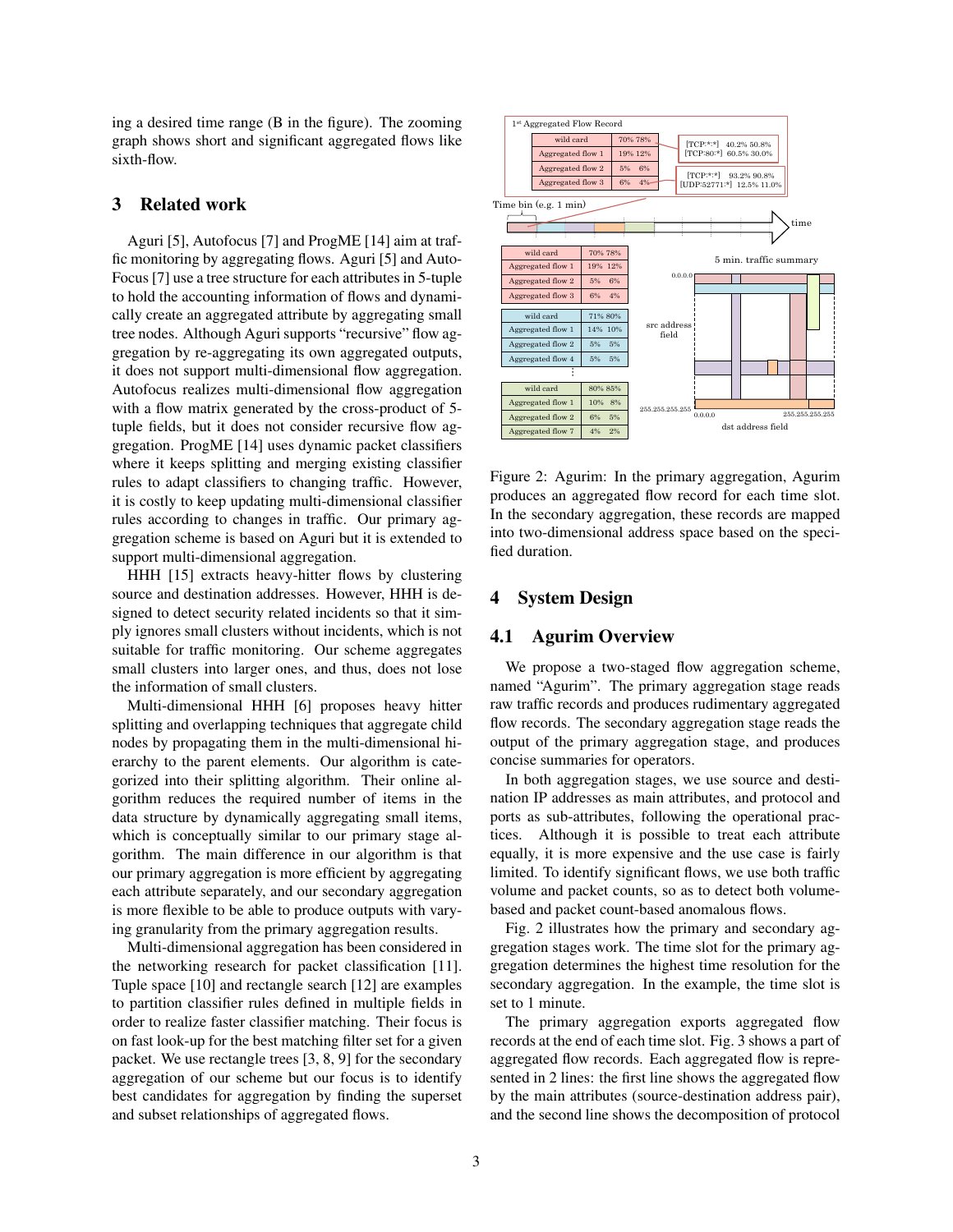

Figure 3: A part of contents of an aggregated flow record

and port numbers within the main attributes. Because the secondary aggregation can produce the summary in the same format, it is possible to recursively apply the secondary aggregation to an output of the secondary aggregation (e.g., to create a daily summary from 1-minute summaries). The table at the top of Fig. 2 illustrates aggregated flow records. Each row of the list contains percentages of packet counter and traffic volume, and a pointer to another list for protocol and source and destination ports within the main attributes.

The secondary aggregation stage performs multidimensional aggregation by mapping all flow records for a specified duration into a two-dimensional address space. In the bottom of the figure, the secondary aggregation reads aggregated flow records for 5 time slots and maps each record into a two-dimensional address space.

#### 4.2 Primary Aggregation

The primary aggregation stage is designed to efficiently process a huge volume of raw traffic records. We first aggregate each attribute of 5-tuple separately, as the original Aguri algorithm. Then, each packet is matched against the resulted aggregated attributes, and classified into an aggregated flow as a combination of the aggregated attributes of 5-tuple. In the primary stage, the flow aggregation is performed only for each attribute separately, and we do not use any multi-dimensional aggregation algorithm.

We have extended the Aguri algorithm [5] for the primary aggregation. Fig. 4 illustrates the aggregation algorithm of Aguri using a prefix-based binary tree for a single attribute. Each node represents an address with prefix length, and has 2 counters for packet and byte accounting. When a new address is observed, it is added to the tree as a leaf node. At the end of a time slot, small nodes are aggregated into its ancestor node until either byte or packet size of the node becomes larger than the predefined threshold. We empirically use 1% of the total traffic for the threshold. With the threshold of 1%, the number of aggregate attributes is usually less than 30 for First pass of the primary stage (e.g. prefix tree for source IP addresses)



Second pass of the primary stage



Figure 4: Primary aggregation process: The first-pass builds prefix-based trees for observed addresses. Small nodes are aggregated to ancestors at the end of a time slot. The second-pass produces an aggregated flow record that contains the combination of aggregated attributes and counts up them. Port/protocol space are processed in a similar way.

each attribute.

The same algorithm is used for port numbers to keep track of ranges of port numbers in a tree. Aguri embeds a protocol number into a port tree by concatenating a 8-bit protocol number and a 16-bit port number. Thus, Aguri maintains 4 trees for 5 tuple: for source address, for destination address, for source port (and protocol) and for destination port (and protocol).

To keep the memory usage and the performance for the tree search, Aguri uses a fixed number of tree nodes, and replaces nodes dynamically by the LRU algorithm. The reclaimed nodes are aggregated in the middle of a time slot.

In order to produce aggregated flows, each attribute of 5-tuple of a packet is matched against the aggregated attributes separately, which creates a combination of 5 aggregated attributes as an aggregated flow. The number of resulted aggregated flows are fairly small, usually less than 50 along the main attributes (source-destination address pairs), and less than 200 for 5 attributes.

The primary aggregation supports one-pass and twopass algorithms to produce outputs. In the two-pass algorithm, at the end of a time slot, each attribute is aggregated separately in the first pass, and the entire input of the time slot is re-read in the second pass to match each input packet to the aggregated attributes to create aggregated flows. The two-pass algorithm is suitable when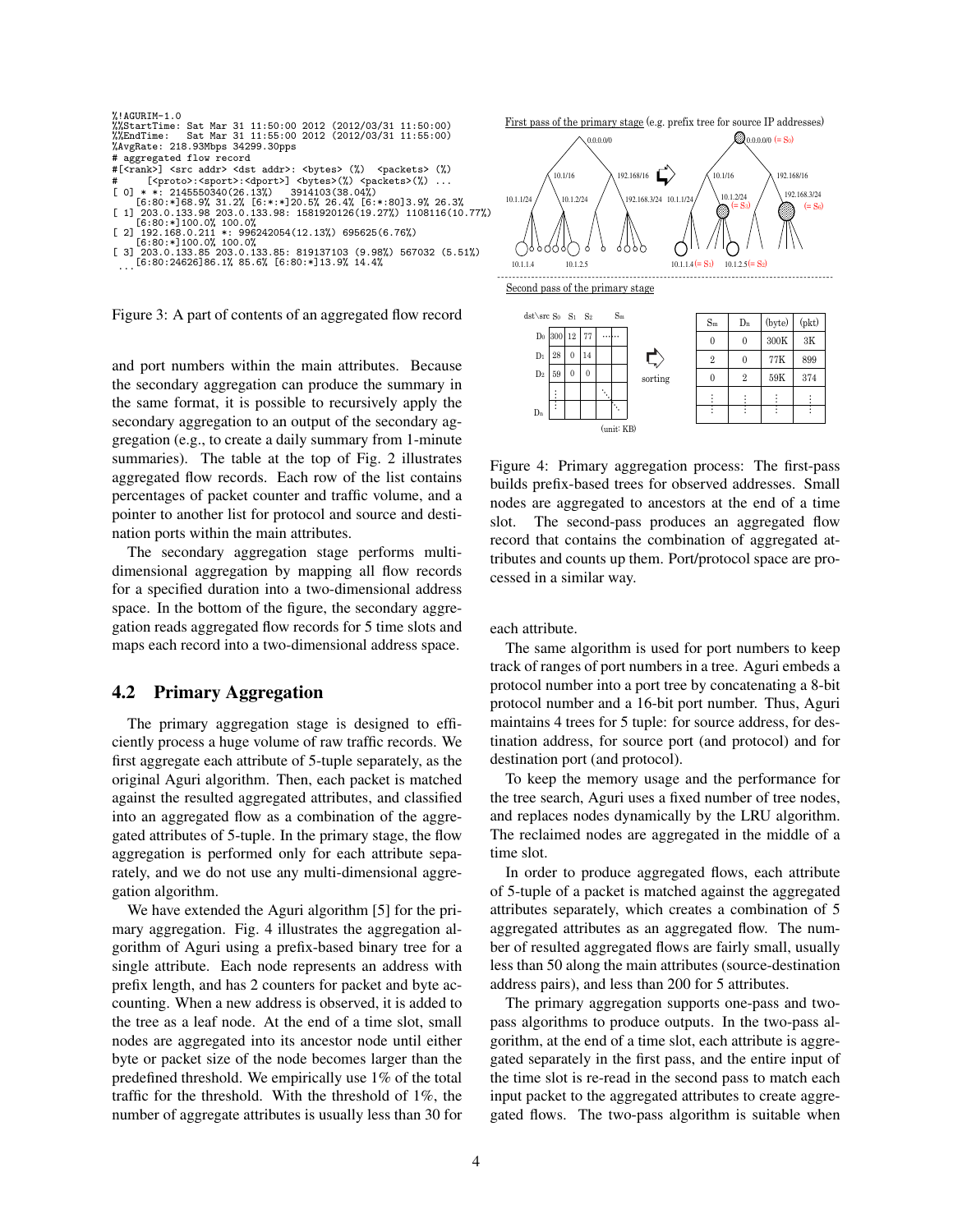saved traces are used as the input needs to be read twice.

On the other hand, the one-pass algorithm is used for online processing. In the one-pass algorithm, attribute matching is performed using the aggregated attributes produced in the previous time slot. Thus, the results are less accurate due to discrepancies in aggregated attributes between the previous and current time slots. However, a significant flow can be captured in the next time slot as long as it lasts longer than 2 time slots so that it is enough to set the time slot interval smaller than a half of the required interval. We will investigate the effect of the discrepancies introduced by the one-pass algorithm in the future work.

#### 4.3 Secondary Aggregation

The secondary stage reads the output of the primary stage, and performs multi-dimensional aggregation to produce a traffic summary for operators. In order to generate a summary with specified temporal and spatial granularity, we use R-tree [8] algorithm.

R-trees are hierarchical data structures to hold multidimensional variables, and often used to support range queries over multiple dimensions. An R-tree is formed by aggregating Minimum Bounding Rectangles (MBRs) of spatial objects and storing aggregates in a tree structure. A parent node in an R-tree always covers the entire regions of its child nodes so that a range query is realized by a search for overlaps with the query rectangle from the top node to leaves.

Fig. 5 shows an example R-tree with six leaves and five MBRs. A node can be contained in multiple MBRs but has one (direct) parent MBR. For instance, o4 is contained in R3 and R4, but stored in the leaf pointed by R3.

To insert a new node, the tree is traversed from the top to find the best matching MBR. If necessary, a new MBR is created for the new node.

The secondary aggregation uses a R-tree for the twodimensional source-destination address space. Each node entry is of the form of (source IP address with prefix length, destination IP address with prefix length). The protocol and port list is also included in each node, but they are not used as a search key in the tree. When a node is aggregated, the protocol and port list is also aggregated to the ancestor.

The secondary aggregation implements two aggregation modes: one is for intermediate summaries (e.g., daily and monthly summaries) and the other for graph plotting. The former is similar to the primary aggregation, and aggregates flows until flow's packet or byte count exceeds the threshold. The latter needs to create the specified number of aggregated flows. To create *N* aggregated flows, we first build an R-tree for the spec-



Figure 5: Spatial data access in R-tree: The R-tree data structure creates a rectangle with source addresses and destination address. The parent node holds the entire region of child nodes.

ified period, and repeat aggregating smaller flows until the remaining number of flows becomes *N*. After we have the *N* aggregated flows to plot, we go through each time interval and aggregate flows into these *N* aggregated flows.

#### 5 Preliminary Results

We have implemented a prototype of Agurim, the primary aggregation and the secondary aggregation, in C, and tested it with packet traces from backbone networks.

Note that our prototype is not tuned for performance, and the evaluation is just to show the feasibility of Agurim on a commodity PC. The prototype implementation of the primary aggregation is based on the original open source Aguri implementation, and can read pcap trace files and Netflow [16, 2] data.

We use 2 data sets: 4 x 60-minute-long packet traces collected in 2012 from a 10Gbps Tier-1 ISP link by CAIDA [4] and 7-day-long 150Mbps packet traces collected in 2012 from a transit link of the WIDE backbone [13].

To evaluate the performance of the primary aggregation and the secondary aggregation separately, we split the traces into 1-minute-long traces and used them as inputs for the primary aggregation.

For the evaluation, we used a Linux 3.0 system equipped with Intel Core(TM) i5-2520M CPU at 2.50 GHz and 8GB memory.

#### 5.1 Primary Aggregation

We tested the primary aggregation stage using 272 x 1-minute-long pcap files from the CAIDA data set. The traffic volume in the traces is 2.11Gbps on average with 0.43Gbps standard deviation. The numbers of 5-tuple flows in the 1-minute-long traces are 776,792 on average,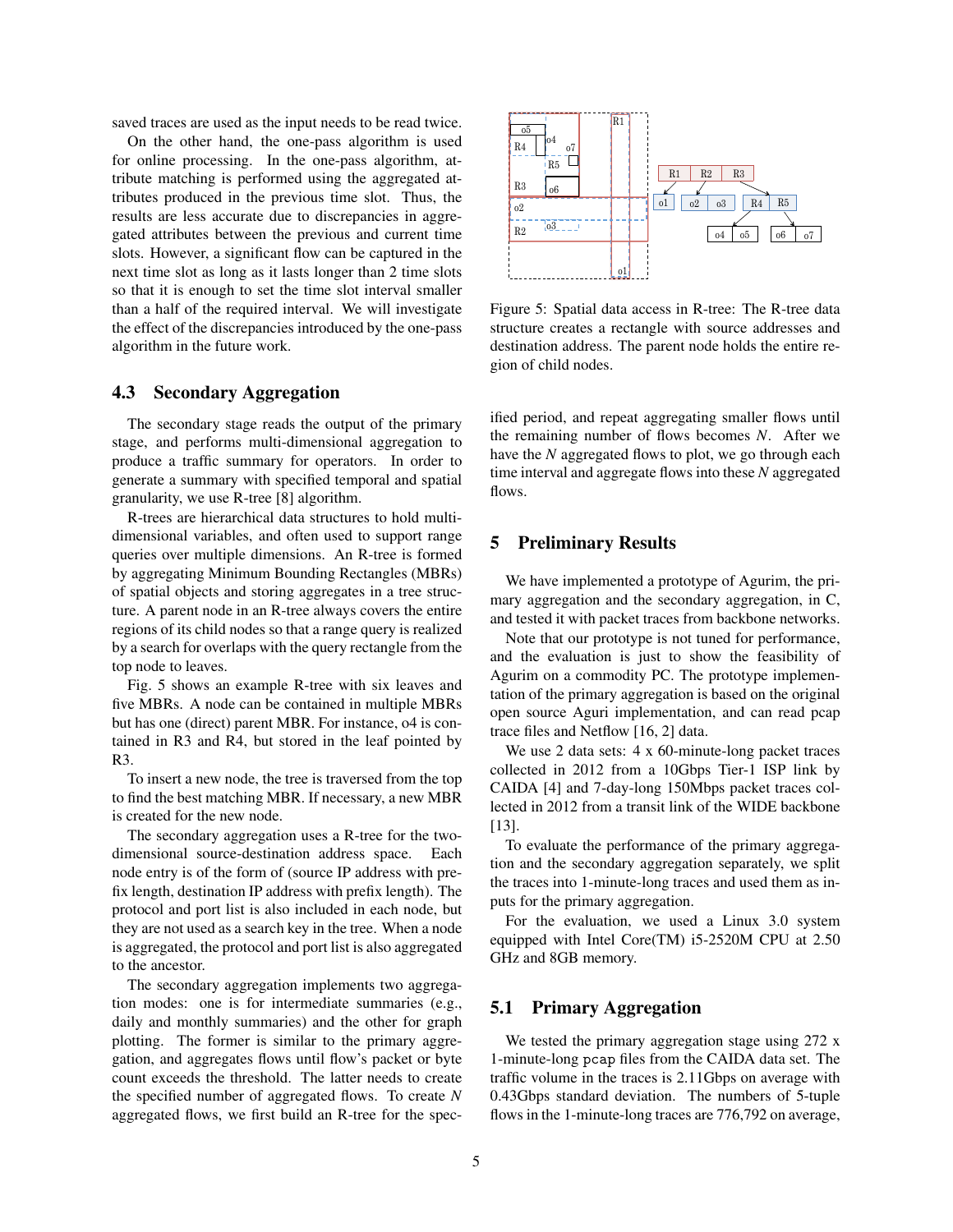

Figure 6: Processing time of primary aggregation stage: We use time command to measure performance with bit per second.

and the file size is 1.2GB on average. The primary aggregation using the 2-pass algorithm created only 22 aggregated flows for each 1-minute-long trace on average, whose size is only 8.5KB on average. When using the 1-pass algorithm, Agurim produces 60 aggregated flows on average.

We developed a pcap-netflow conversion tool based on the Netgraph tool [1] in order to compare the performance with two formats. The parameters is configured as following: We limit the number of flows in a table to 4,096 and flow count in a Netflow packet to 30. We set the inactive timeout value as 15 seconds, active timeout as 30 minutes.

Fig. 1 depicts the processing time with the bits per second. The upper plot shows that Agurim using 2-path algorithm takes around 50 seconds to process 60-secondlong pcap data at 1Gbps, suggesting the current throughput being a little over 1Gbps. Even when we use 1-path algorithm, the decreasing of the processing time is not significant. We found that most of the CPU cycles are used for table look-up in the flow attribute trees; each packet requires 8 table looks (2 passes over 4 flow attributes). We are planning to implement a flow cache to improve the performance.

On the other hand, Agurim takes only around 10 seconds to process a 1-minute Netflow data at 3Gbps. The algorithm performs much better with NetFlow because flow records are already aggregated to some extent (no need to process every single packet). In addition, sampling can be used for Netflow.

#### 5.2 Secondary Aggregation

To evaluate the secondary aggregation, we used the one-week-long packet traces from the WIDE project. (We cannot use the CAIDA data set as they are not contiguous.) We used the traffic summaries for a 1-minute created by the primary aggregation. We set the maximum number of leaves in a R-tree to four in this test.

Table 1 shows the processing time to produce a plot for users. In the table, the "duration" is the entire time period to be displayed in the plot. The "time" shows the

| Duration | # of aggr flows | Time               |
|----------|-----------------|--------------------|
| 12-hour  | 2,178           | $0.44 \text{ sec}$ |
| $1$ -day | 3.796           | 1.35 sec           |
| $3$ -day | 9.858           | 13.46 sec          |
| 1-week   | 23,065          | 75.77 sec          |

Table 1: Processing time of the secondary stage

average processing time of the secondary stage from the time to start reading data to the time to finish producing the plot data. We use the same time resolution of the plot, 60-minute, for different duration for comparison.

The processing time in the secondary stage depends on the number of unique aggregated flows. It increases exponentially against the number of aggregated flows due to the node look-up time in a tree.

Although the visualization time for a long duration does not satisfy reasonable waiting time, we can avoid this problem by re-aggregation. It is more efficient to prepare pre-processed aggregated records (e.g., hourly records, weekly records) for plots with coarse time resolutions, because periodic re-aggregation can reduce the number of flows to be read and aggregated.

# 6 Conclusion

We have presented Agurim, a traffic monitoring system using multi-dimensional flow aggregation. Agurim allows operators to easily capture dynamic changes in traffic with varying resolutions.

Our system supports flow re-aggregation with a twostaged aggregation algorithm; once aggregated flow records are created, they can be efficiently re-aggregated with coarser temporal and spatial granularity. It allows operators to monitor coarse-grained aggregated flows, and then, zoom into suspicious flows.

We have tested our prototype implementation with traffic traces from CAIDA and WIDE. The performance of the prototype is promising, although there are rooms to improve.

For the future work, we will develop accuracy and performance metrics to evaluate our system to find a good balance between the accuracy and performance of flow aggregation, and compare them with the previous work. We believe that Agurim will help to manage complex and dynamic today's networks.

## Acknowledgments

This research was partially supported by National Institute of Information and Communications Technology (NICT).